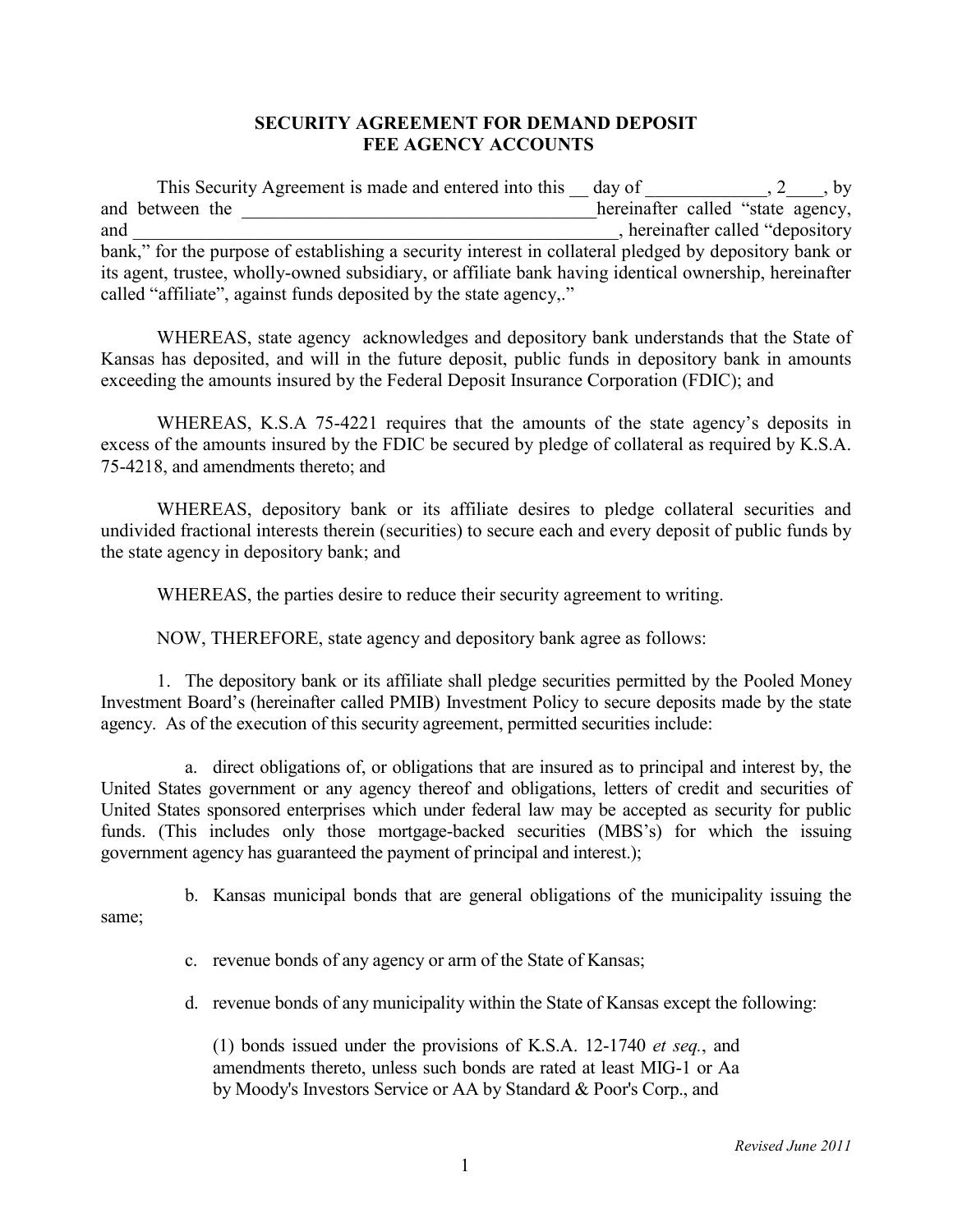(2) bonds secured by revenues of a utility that has been in operation for less than three years;

e. temporary notes of any municipal corporation or quasi-municipal corporation within the State of Kansas that are general obligations of such corporation issuing the same;

f. warrants of any municipal corporation or quasi-municipal corporation within the State of Kansas, the issuance of which is authorized by the State Board of Tax Appeals and that are payable from the proceeds of a mandatory tax levy;

g. bonds of any municipal or quasi-municipal corporation of the State of Kansas that have been refunded in advance of their maturity and are fully secured as to payment of principal and interest thereon by deposit in trust, under escrow agreement with a bank, or direct obligations of, or obligations the principal of and the interest on which are unconditionally guaranteed by the United States of America. A copy of the escrow agreement shall be furnished to the State Treasurer;

h. A letter of credit issued by a United States sponsored enterprise that under federal law may be accepted as security for public funds.

> (1) The letter of credit (LOC) must be in the format acceptable to the Office of the State Treasurer.

> (2) The Kansas State Treasurer must be designated as the irrevocable and unconditional beneficiary of the letter of credit.

> (3) The issuer and the depository bank must notify the Office of the State Treasurer by certified or registered mail at least 45 days prior to cancellation or the non-renewal of a letter of credit.

> (4) The issuer may not provide letters of credit for any one-depository bank in an amount, which exceeds ten percent of the issuer's capital and surplus.

PMIB reserves the right to revise the list of permitted securities at any time.

2. All of the above listed securities shall be current as to interest according to the terms thereof.

3. Whenever a bond is authorized to be pledged as a security under paragraph 1, above, such bond shall be accepted as a security if:

a. in the case of a certificated bond, it is assigned, delivered or pledged to the holder of the deposit for security;

b. in the case of an uncertificated bond, registration of a pledge of the bond is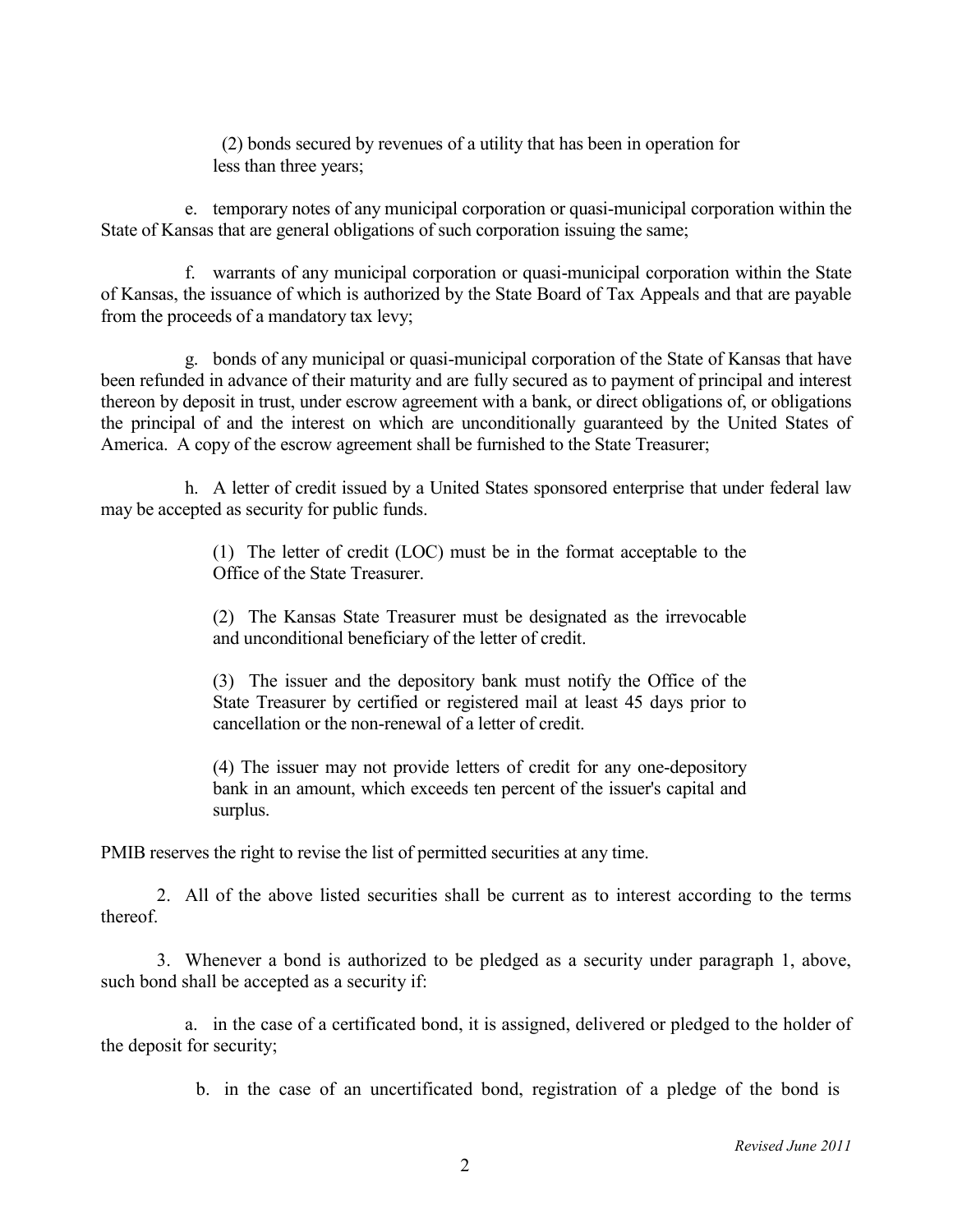authorized by the system and the pledge of the bond is authorized by the system and the pledge of the uncertificated bond is registered; or

c. in a form approved by the Attorney General, which assures the availability of the bond proceeds pledged as a security for public deposits.

4. If the PMIB removes a security that has been pledged by the depository or its affiliate from the list of permitted securities in its Investment Policy, the depository bank shall have 30 days after receiving notice from the PMIB to provide permitted securities or to refund the full amount of the deposit.

5. Depository bank hereby grants to the State of Kansas a security interest in securities pledged to secure payment of deposits made by the state agency in depository bank. Depository bank shall obtain and provide to the state agency a written agreement from its affiliate that the affiliate grants a security interest to the State of Kansas in securities owned by the affiliate which are pledged on behalf of the depository bank to secure payment of deposits made with the depository bank. Such agreement shall be in a form approved by the PMIB. Such agreement shall be approved by the board of directors of the affiliate and reflected in its minutes. A copy of such minutes shall be provided to the state agency. From the time of execution of such agreement, the agreement shall remain continuously an official record of the affiliate. Any such deposit of securities, except with the State Treasurer, shall have a joint custody receipt which shall constitute a perfected security interest taken therefore with one copy going to the state agency and one copy going to such affiliate.

6. Depository bank shall take such action as is necessary to perfect the security interest herein granted. Depository bank shall furnish satisfactory proof thereof to the state agency.

7. Depository bank shall pledge collateral on a market value basis. The collateral requirement is defined as the total deposits of public funds in depository bank, including accrued interest, less the amounts of such deposits which are insured by the FDIC. The aggregate market value of collateral must be no less than:

- a. 100% of the collateral requirement for the following security types having final maturities of five years or less: U.S. Treasury or government agencies securities, excluding Collateralized Mortgage Obligations (CMO's) and mortgaged-backed securities (MBS's).
- b. 105% of pledge requirement for all other acceptable collateral.

The parties acknowledge that demand deposit balances may fluctuate from time to time and that the state agency shall not withdraw funds if the depository bank has shown a reasonable attempt, based on historical balances, to adequately secure the current balances.

8. Depository bank shall transfer or deposit the pledged securities to or with the State Treasurer, the Federal Reserve Bank of Kansas City, Missouri, the Federal Home Loan Bank of Topeka, Kansas, or a custodial bank having adequate modern facilities for the safekeeping of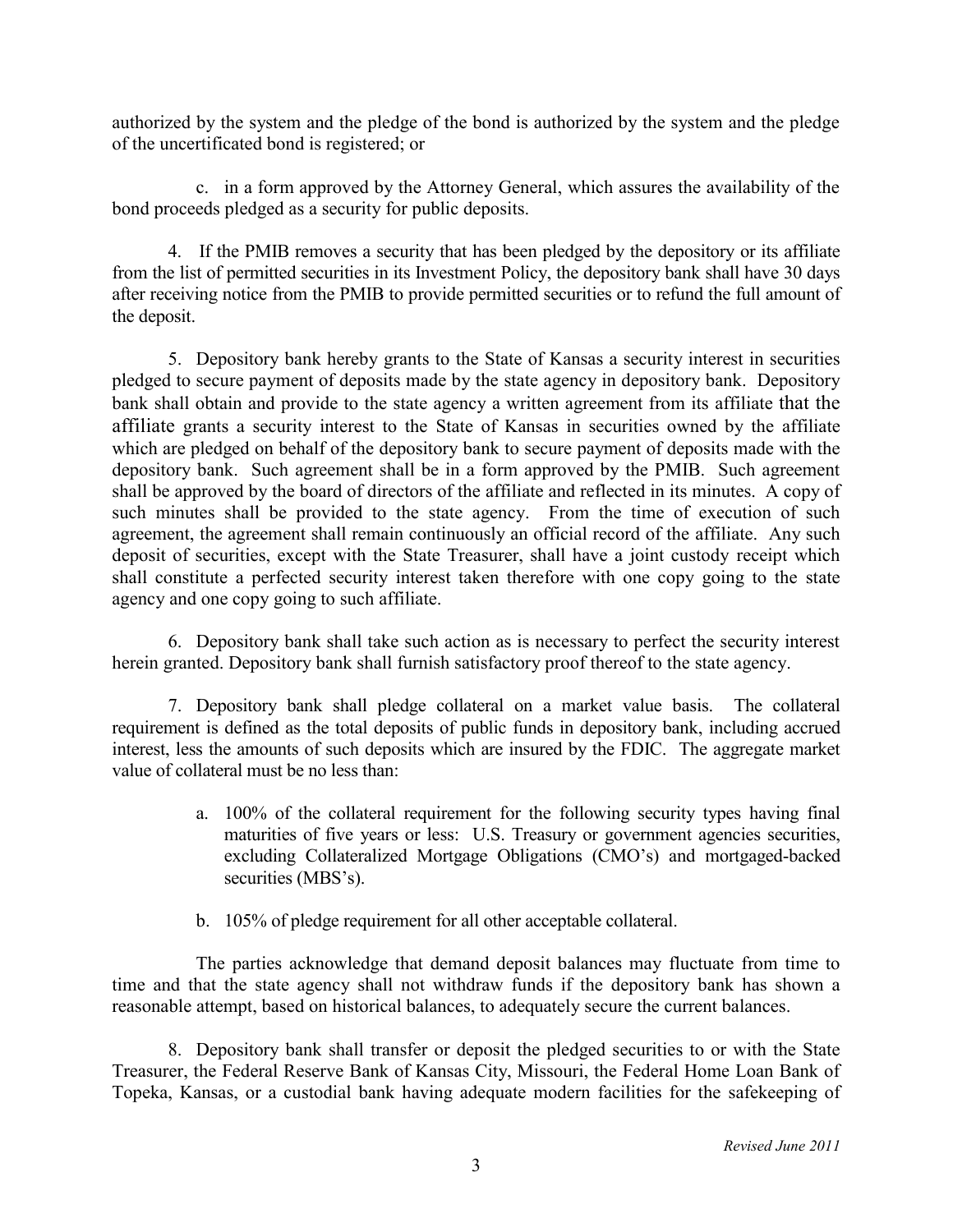securities which shall have received the prior approval of the PMIB. Any such custodial bank receiving securities for safekeeping shall be liable to the State of Kansas for any loss suffered by the State of Kansas in the event such custodial bank relinquishes the custody of any such securities contrary to the provisions of the State Moneys Law (K.S.A. 75-4201 *et seq.*) or any rules and regulations adopted by the State Treasurer or the PMIB.

9. A "custodial agreement" among depository bank, state agency and a custodial bank shall be executed by an authorized representative of each party and be retained in the records of depository bank. Custodial bank shall issue a joint custody receipt to depository bank and the state agency for each specific security held by it under the terms of the agreement. The agreement shall authorize transfer of the securities only on joint written authorization of the state agency and the depository bank, except as provided below.

If securities are pledged to the Federal Reserve Bank of Kansas City, Missouri, or to the Federal Home Loan Bank of Topeka, Kansas, a custodial agreement will not be executed but the parties acknowledge and understand that all transfers of securities by the Federal Reserve Bank or the Federal Home Loan Bank are subject to the then applicable rules, procedures and operating letters of such Federal Reserve Bank or such Federal Home Loan Bank.

10. Depository bank represents and warrants to the State of Kansas that:

a. it or its affiliate is the sole legal and equitable owner of the securities transferred to secure the deposits made by the state agency in depository bank;

b. no security interest in the securities pledged has been or will be granted by it or its affiliate other than that granted herein to secure deposits made by the state agency with depository bank or which has been or may be granted in an undivided fractional interest in securities not pledged to State Treasurer;

c. deposits made by the State of Kansas in depository bank are insured by the FDIC in the amount of the deposit or deposits up to the maximum deposit insurance amount for one depositor at one financial institution as determined by the FDIC;

d. it and its affiliate have received value by virtue of the operation of this agreement and the agreement of the parties for the state agency's banking services; and

e. depository bank is duly authorized to execute this agreement; that this agreement has been approved and authorized by the board of directors of depository bank; and that this agreement will be reflected in the minutes of said board and in the records of depository bank within 90 days after its execution and shall remain continuously throughout its term an official record of such bank; and depository bank shall furnish certified copies of such minutes to the state agency upon adoption.

11. Substitution of Pledged Securities:

a. If the State Treasurer serves as the custodian for the state agency, depository bank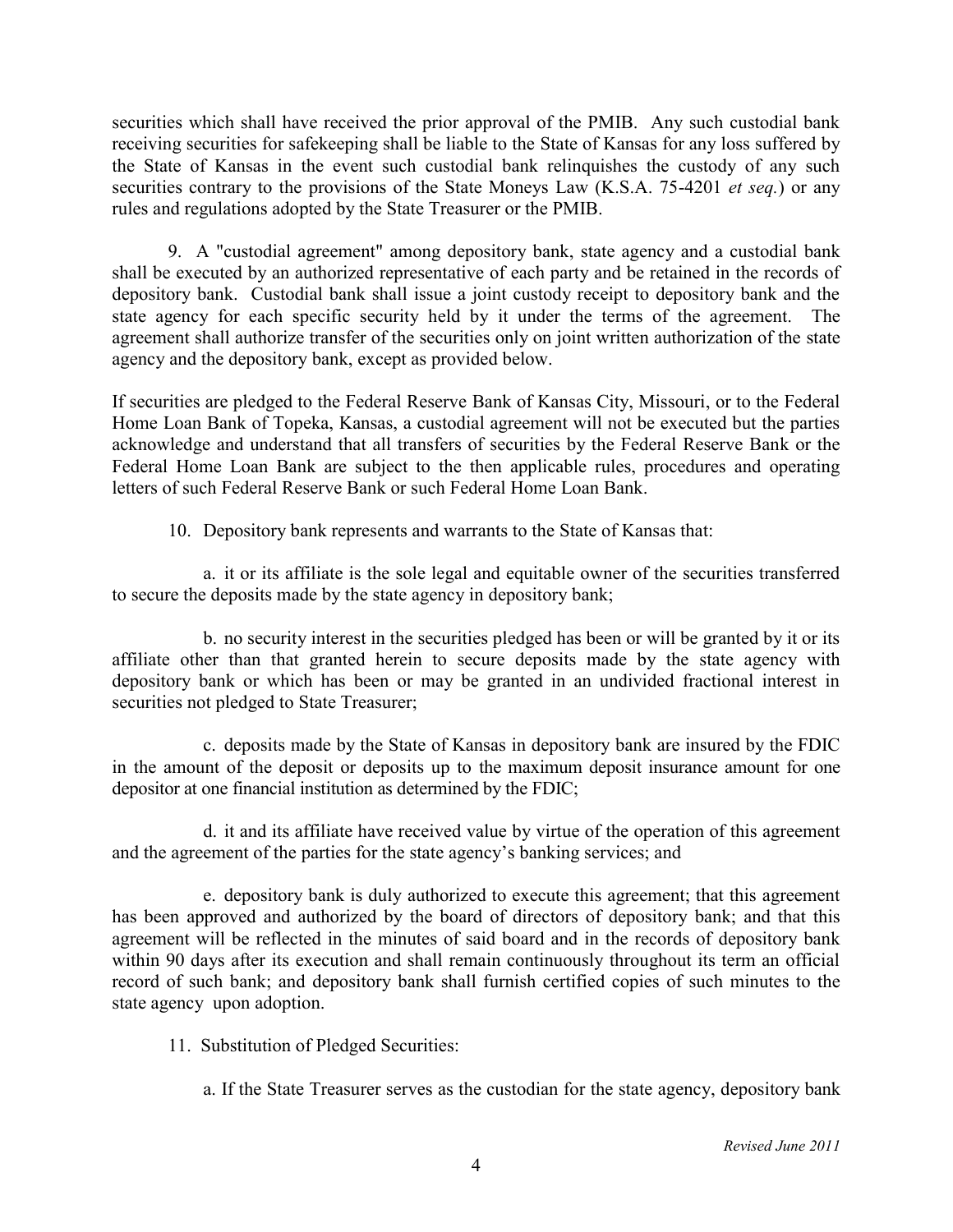shall be permitted to release or substitute securities pledged hereunder at any time pursuant to prior written authorization by the State Treasurer. On substitution of securities, written notice stating the CUSIP and pool number, if applicable, par value, interest rate, maturity date and market value of the withdrawn securities and of the substituted securities will be sent to the State Treasurer by depository bank within three days of any substitution. Depository bank, at least monthly, and at any time on demand by the State Treasurer or the PMIB, shall furnish to the State Treasurer or the PMIB a statement describing by CUSIP and pool number, par value, interest rate, maturity date and current market value of the securities pledged by depository bank.

b. If the depository bank uses a custodial bank, the Federal Reserve Bank of Kansas City or The Federal Home Loan Bank of Topeka as the custodian for its pledged securities, the custodian must establish procedures to ensure that the depository bank can only substitute pledged securities with the prior approval of the state agency.

12. Depository bank or its affiliate pledging securities for depository bank shall be in default and the State of Kansas shall be entitled to foreclose on the security interest in securities pledged pursuant to this agreement by depository bank or its affiliate bank on the occurrence of any of the following:

a. Depository bank fails to pay any check, draft or warrant lawfully drawn by the State Treasurer and Director of Accounts and Reports which is properly payable and there are sufficient funds on deposit for its payment; or

b. depository bank fails to account for any check, draft, warrant, order or certificate of deposit or any money entrusted to such bank by the state agency; or

c. a conservator or receiver is appointed for depository bank.

The State of Kansas shall give written notice of default under this section, and the depository bank shall have ten (10) days to cure any such default before foreclosure proceedings may be initiated.

13. In the event of a default, securities pledged by depository bank or its affiliate and held by the State Treasurer, the Federal Reserve Bank of Kansas City, Missouri, Federal Home Loan Bank of Topeka, Kansas, or a custodial bank shall be subject to sale pursuant to the laws of the State of Kansas to satisfy the obligations of depository bank to the state agency, and the State of Kansas.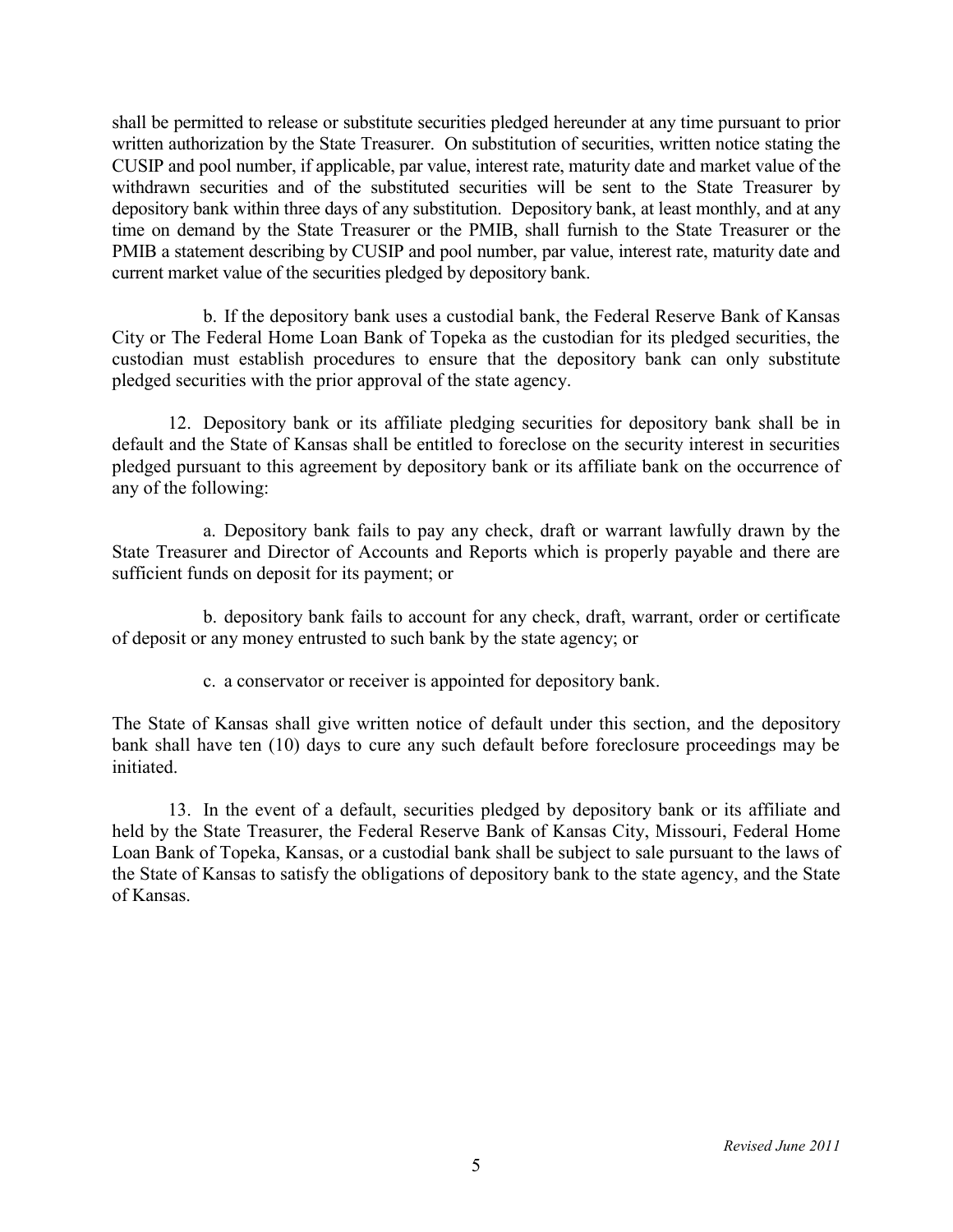14. In all cases wherein it appears to the state agency that the securities pledged by depository bank have become inadequate, it shall be the duty of the state agency to immediately notify depository bank and demand that additional security be pledged to make good such inadequacy. In default of such additional security being promptly furnished the PMIB shall instruct the state agency to close the account.

15. In all cases where depository bank fails to meet the requirements established in this agreement or by the State Treasurer or the PMIB through rule and regulation, or in statute, the PMIB shall instruct the state agency to advise depository bank it must close the account for the full ledger balance amount. In addition, the PMIB shall instruct the state agency to advise depository bank that it must close the account for the full ledger balance amount if any one or more of the following events occur:

a. capital, surplus and undivided profits as shown on the balance sheet portion of the quarterly call report fall below the minimum regulatory guidelines;

b. tier I and tier II risk based capital as shown on the risk based capital schedule of the quarterly call report shall fall below the minimum regulatory guidelines;

c. the capital accounts of the depository bank deteriorate to levels indicated in a or b, above, for any reason between quarterly call reports; or

d. a conservator or receiver is appointed for depository bank or its affiliate banks.

Depository bank shall notify the PMIB (Director of Investments, Pooled Money Investment Board, 900 SW Jackson, Suite 209, Topeka, KS 66612) and the State Treasurer (900 SW Jackson, Suite 201, Topeka, KS 66612) and the state agency in writing within 48 hours when any of the above mentioned events of default occur.

16. In the event of insolvency or dissolution of depository bank, as a result of any cause, the state agency shall be entitled to file a claim for the full amount of such account and the State Treasurer, custodial bank, Federal Reserve or Federal Home Loan Bank shall retain or collect dividends or interest on securities pledged by depository bank or its affiliate until the amount of the dividends and interest added to the amount realized from sale of any securities so pledged to the State of Kansas equals the amount of the account.

17. The State Treasurer shall be responsible to depository bank for the safe return of any securities deposited with the State Treasurer pursuant to this agreement.

18. The state agency shall be entitled to withdraw any and all funds, including accrued interest, from depository bank, if:

a. Depository bank fails to pledge securities in accordance with paragraphs 8 and 12 above; or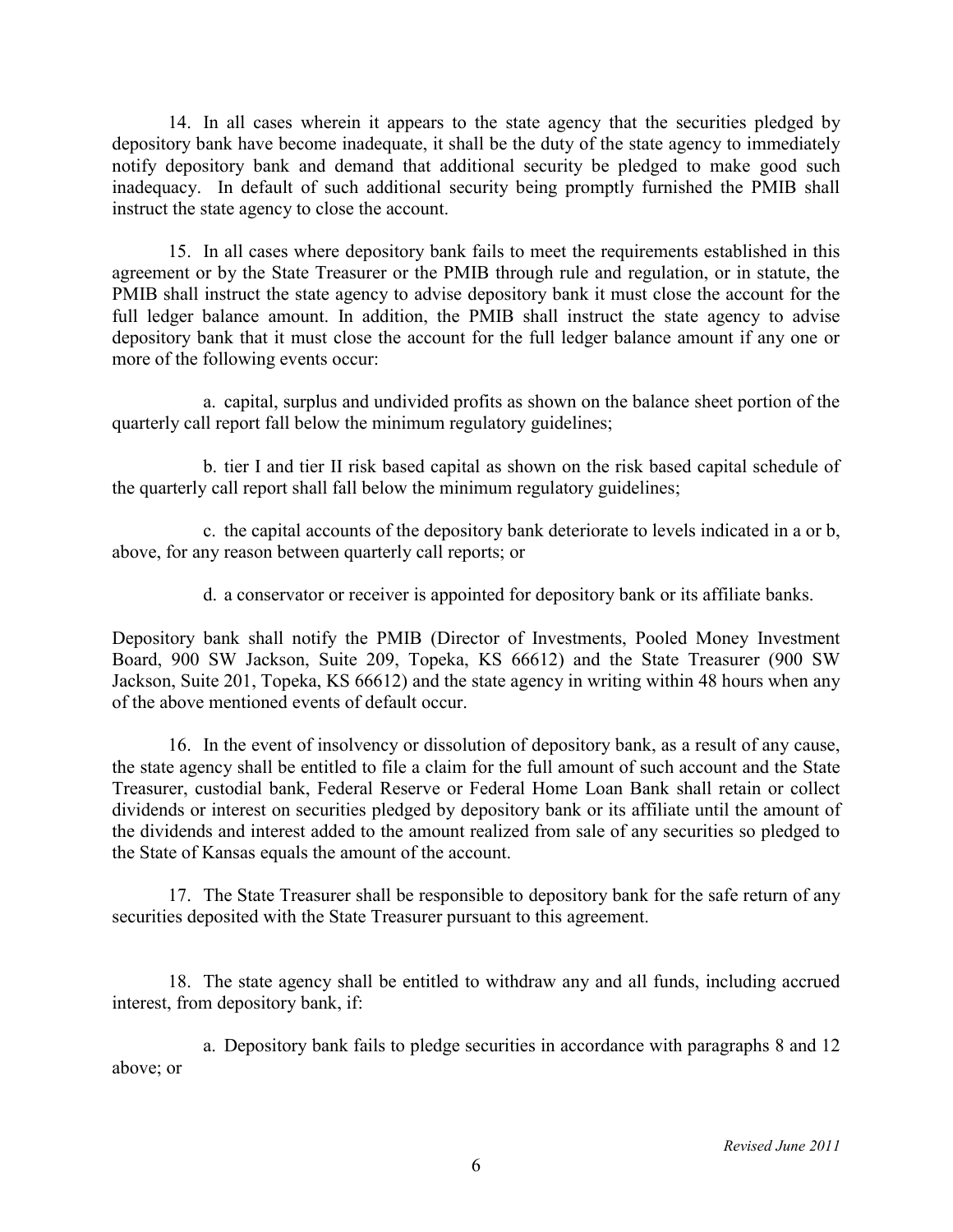b. depository bank fails to abide by paragraph 11 and its subparts above.

19. This security agreement may not be assigned in whole or in part and is binding on the parties, their successor and assigns.

20. If any provision of this agreement is determined by a court of competent jurisdiction to be invalid or unenforceable to any extent, the remainder of this contract shall not be affected, and each provision of this contract shall be enforced to the fullest extent permitted by law.

21. Depository bank and state agency agree and understand that the State Treasurer is a third party beneficiary to this agreement.

22. This agreement may be modified by written agreement of the parties and with notice of such modification to the State Treasurer.

23. This agreement shall be governed by the laws of the State of Kansas including K.S.A. 75-4201 *et.seq*., and incorporates by reference Kansas statutes and administrative regulations relevant to the subject matter of this agreement, and any amendments thereto, are likewise incorporated herein without further action or acknowledgment by the parties. PMIB shall give the depository bank 30 days advance notice of any changes in any administrative regulations relevant to this contract and the depository bank may terminate this agreement by closing the account with 30 days advance notice to the state agency if it chooses to not comply with the regulations.

24. Waiver of any breach of any provision in this contract shall not be a waiver of any prior or subsequent breach. Any waiver shall be in writing and any forbearance or indulgence in any other form or manner by the state agency, State Treasurer, PMIB or the State of Kansas shall not constitute a waiver.

25. The rights and remedies of the State Treasurer, the PMIB or the State of Kansas provided for in this agreement shall not be exclusive and are in addition to any other rights and remedies provided by law.

*(Signatures required on next page)*